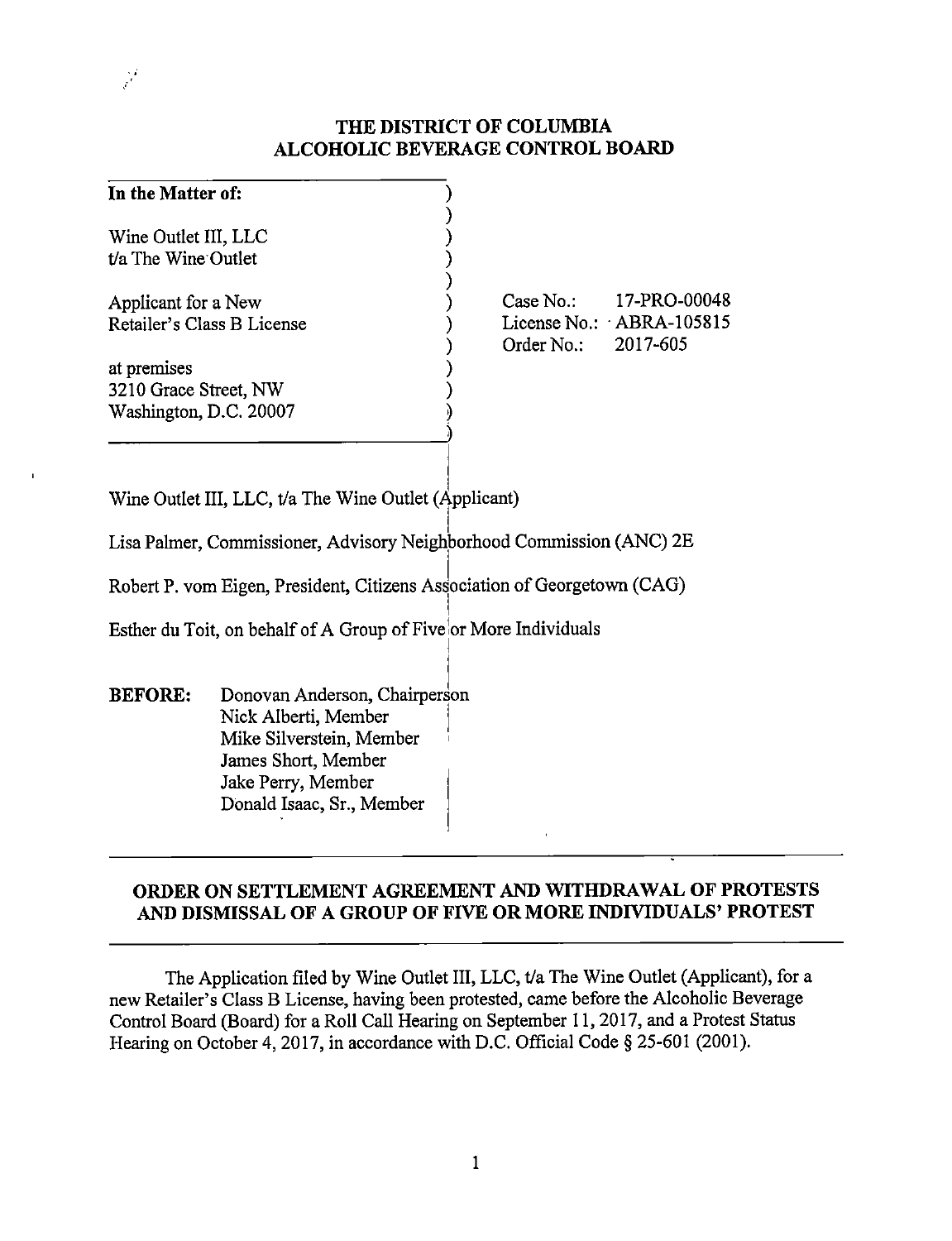The official records of the Board reflect that the Applicant, ANC 2E, and CAG have entered into a Settlement Agreement (Agreement), dated October 31, 2017, that governs the operation of the Applicant's establishment.

The Agreement has been reduced to writing and has been properly executed and filed with the Board. The Applicant; Commissioner Lisa Palmer, on behalf of ANC 2E; and Robert P. vom Eigen, on behalf of CAG; are signatories to the Agreement.

This Agreement constitutes a withdrawal of the Protests filed by ANC 2E and CAG.

In addition, the Board dismissed the Protest of the Group of Five or More Individuals pursuant to D.C. Official Code § 25-609(b), which states that "... In the event that an affected ANC submits a settlement agreement to the Board on a protested license application, the Board, upon its approval of the settlement agreement, shall dismiss any protest of a group of no fewer than 5 residents or property owners meeting the requirements of  $\S 25-601(2)$ ..."

Accordingly, it is this 6th day of December, 2017, **ORDERED** that:

- 1. The Application filed by Wine Outlet III, LLC, t/a The Wine Outlet (Applicant), for a new Retailer's Class B License, located at 3210 Grace Street, NW, Washington, D.C., is **GRANTED;**
- 2. The Protests of ANC 2E and CAG in this matter are hereby **WITHDRAWN;**
- 3. The above-referenced Settlement Agreement submitted by the Parties to govern the operations of the Applicant's establishment is **APPROVED and INCORPORATED**  as part of this Order, except for the following modification:

Section 7 (Binding Effect) – The term "assigns" shall be removed.

The parties have agreed to this modification.

- 4. The Protest of the Group of Five or More Individuals is **DISMISSED;** and
- 5. Copies of this Order shall be sent to the Applicant, ANC 2E, CAG, and Esther du Toit, on behalf of the Group of Five or More Individuals.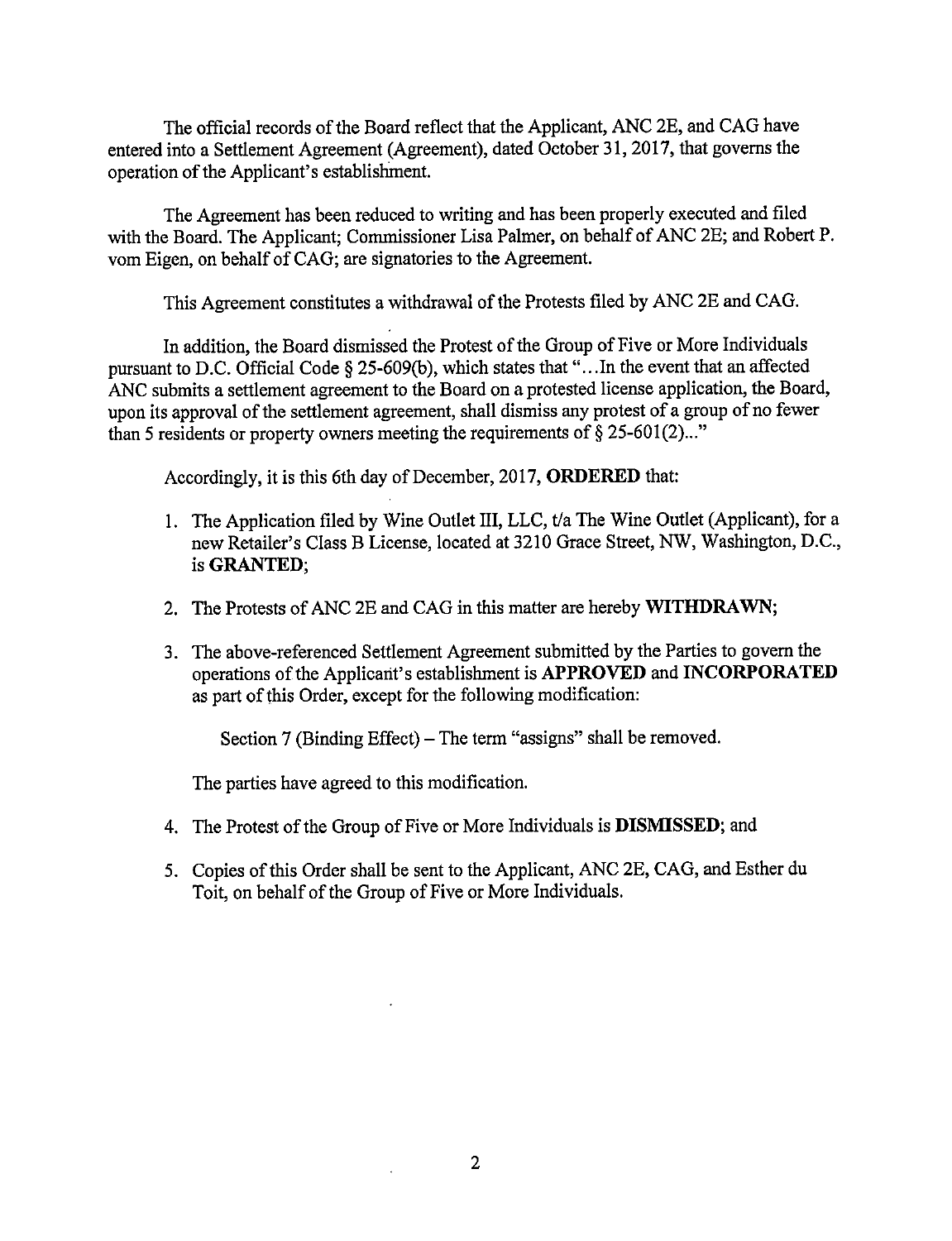District of Columbia Alcoholic Beverage Control Board

 $\subset$  $\Delta one$  $1000$ Donovan Anderson, Chairperson

Nick Alberti, Member

Mike Silverstein, Member

James Short, Member

Jake Perry, Member

*~dA-M-A-*Donald Isaac, Sr., Member

Pursuant to D.C. Official Code § 25-433(d)(1), any party adversely affected may file a Motion for Reconsideration of this decision within ten (10) days of service of this Order with the Alcoholic Beverage Regulation Administration, 2000 14<sup>th</sup> Street, N.W., Suite 400S, Washington, DC 20009.

Also, pursuant to section 11 of the District of Columbia Administrative Procedure Act, Pub. L. 90-614, 82 Stat. 1209, D.C. Official Code §2-510 (2001), and Rule 15 of the District of Columbia Court of Appeals, any party adversely affected has the right to appeal this Order by filing a petition for review, within thirty (30) days of the date of service of this Order, with the District of Columbia Court of Appeals, 430 E Street, N.W., Washington, D.C. 20001; (202/879-1010). However, the timely filing of a Motion for Reconsideration pursuant to 23 DCMR § 1719. 1 (2008) stays the time for filing a petition for review in the District of Columbia Court of Appeals until the Board rules on the motion. See D.C. App. Rule 15(b) (2004).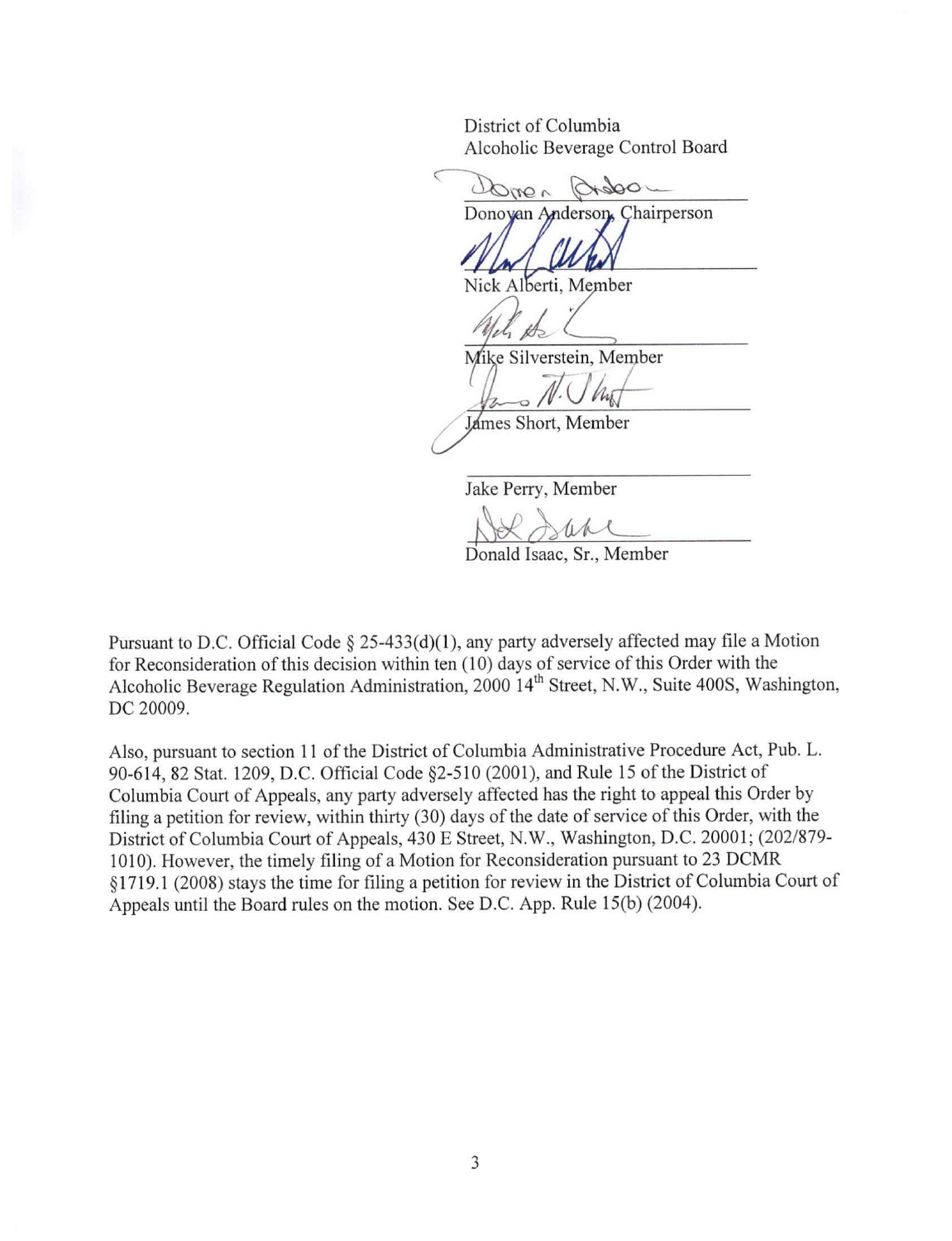#### **SETTLEMENT AGREEMENT BETWEEN WINE OUTLET IIILLC, ADVISORY**  NEIGHBORHOOD COMMISSION 2E AND THE CITIZENS ASSOCIATION OF **GEORGETOWN**

**THIS SETTLEMENT AGREEMENT ("Agreement") is made on this 31st day of** October, 2017, by and between THE WINE OUTLET III LLC ("Applicant"), Advisory Neighborhood Commission 2E ("ANC2E") and The Citizens Association of Georgetown ("CAG") also referred to collectively as the "Parties."

#### **RECITALS**

Whereas, the Applicant has applied to the Alcoholic Beverage Regulation Administration for the issuance of a new Off-Premises Retailer Class "B" License (the "License") for the Premises located at 3210 Grace Street, NW Suite 150 (the "Premises"),

Whereas, the Parties wish to enter into a Settlement Agreement pursuant to D.C. Official Code § 25-446 to address concerns related to peace, order and quiet.

**NOW, THEREFORE**, in consideration of the recitals set forth above and the mutual covenants and conditions set forth below, the Parties agree as follows:

- 1. Recitals Incorporated. The recitals set forth above are incorporated herein by reference.
- 2. Hours of Operation. Applicant agrees that its hours of operation shall be as follows:
	- .a. Hours of Operations i. Sunday through Saturday: 11 :00am- 8 :00pm
- 3, Service Standards. No kegs or jugs, of wine will be sold to- patrons at any time. Additionally, no malt liquor will be sold at any time.
- 4. Business.
	- a. No music played inside the Premises or other noise coming from inside the Premises shall be audible either on the street in front of the Premises or in surrounding residences, including within residences of  $3210$  Grace Street, NW, at any time;
	- b. While the Establishment may offer classes and tastings pertaining to wine and food. that the Establishment carries in the Establishment and charge a fee for such educational programming, cover charges for entertainment will never be collected to enter the Premises or partake in the Applicant's offerings;
	- c, Applicant shall use best efforts to discourage loitering in the vicinity of the Premises;. Applicant's staff.shall report all incidences of public consumption of alcohol products sold on the Premises, which it witnesses, to the Metropolitan Police Department.
- *5.* Deliveries
	- a. All deliveries to the Premises shall be made Monday through Friday between 11 :00am,and-4:00pm.
	- b. Applicant shall require its vendors to make alt deliveries from a legally parked vehicle, and the contract of the contract of the contract of the contract of the contract of the contract of the contract of the contract of the contract of the contract of the contract of the contract of the contract of t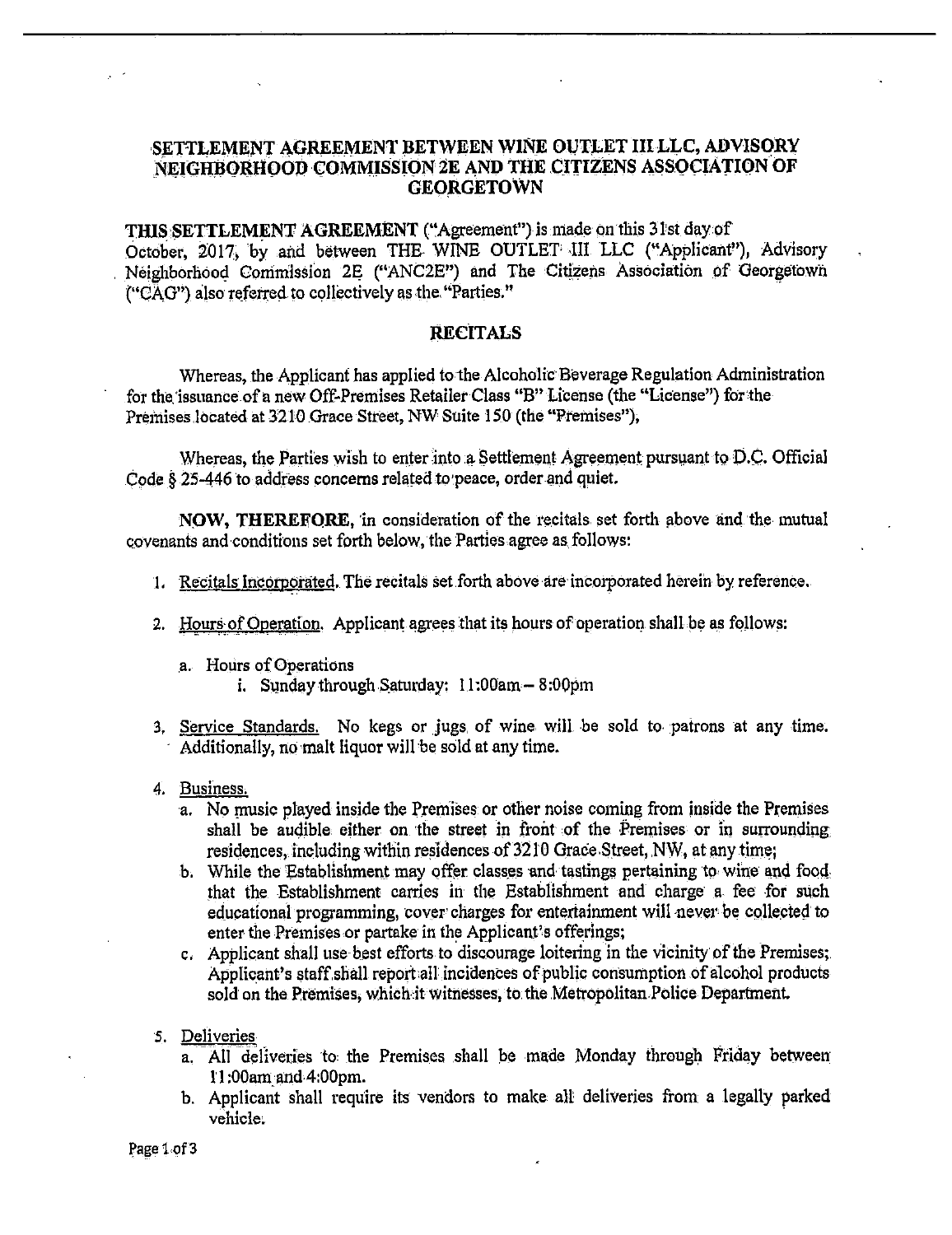### 6. Trash. Trash.

- a.. Alt trash will' be· stored in the deslgnated trash area inside the garage designated in a pre-existing agreement between Grace St Property LLC in its capacity as the 3210 Grace Street Commercial Condominium Association (the "Commercial Association") and 3210 Grace Street Residential Unit Owners. Association (the "Residential Association") - at no times will trash be stored outside;
- b. Bottles shall be discarded only during the hours of the business' operations;
- c. Trash shall be picked up along with the other trash and recycling generated by the Commercial Association; the Applicant shall not schedule additional pickups beyond what is already scheduled by the Commercial Association;
- d. Applicant shall maintain the storefront in a clean and tidy manner. Furthermore, Applicant shall ensure that all litter related to the Applicant's business in the public space adjacent to and in front of the premises. shall be picked up by Applicant's staff at least once a day and shall be kept, generally, in a clean and tidy manner at all times.
- 7. Binding Effect. This Agreement shall be binding upon and enforceable against the Licensee and successors and assigns of the Applicant.

In consideration of the agreements set forth above, ANC2E and CAG shall, upon approval of this agreement by the Alcoholic Beverage Regulation Administration, agree not to Protest the application for a new License at the Premises.

IN WITNESS WHEREOF, The Parties have executed this Agreement as of the date first above written.

{Signatures continue on following page.]